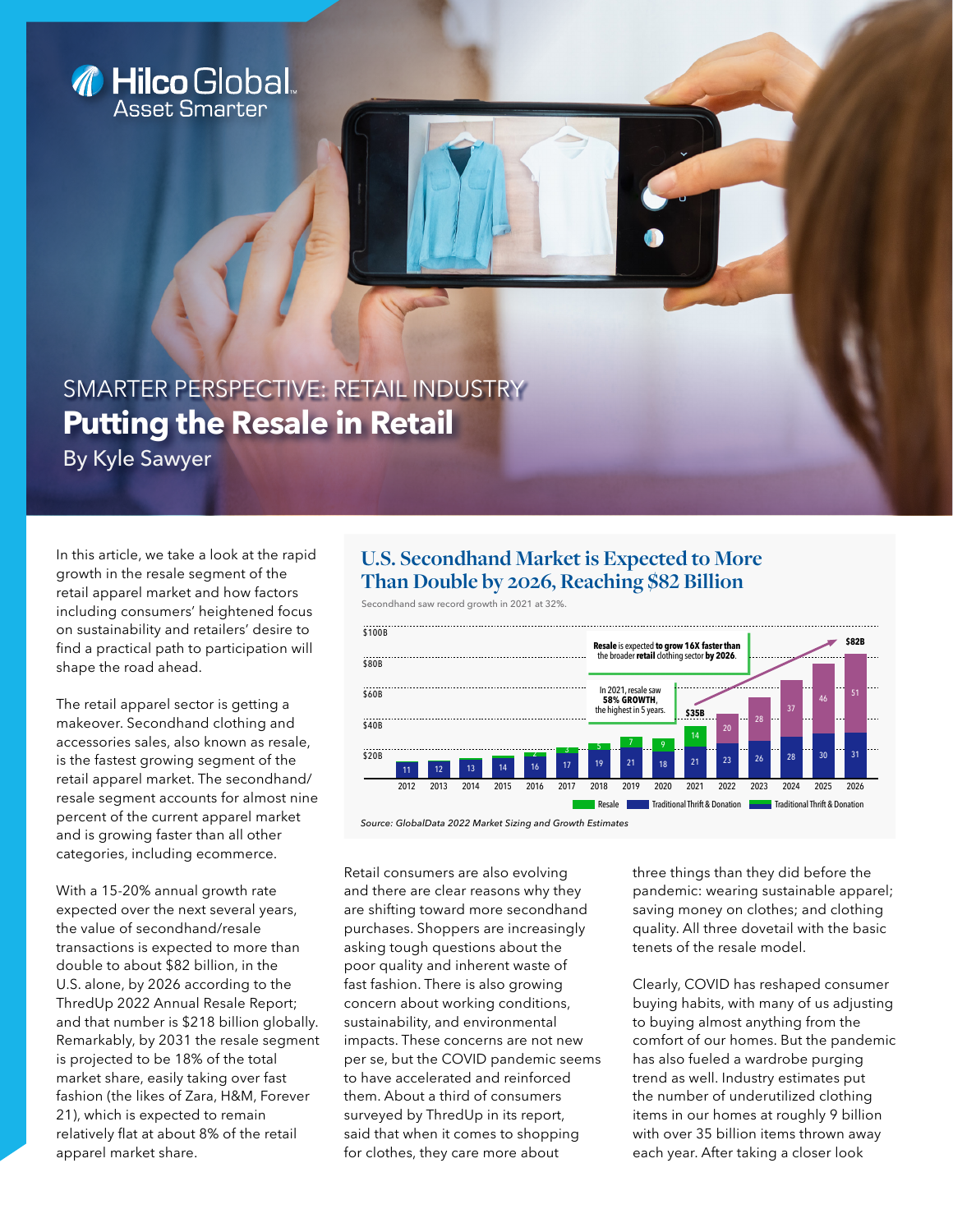inside dressers and closets during the pandemic, many consumers took the opportunity to change things up and make money while doing so.

Fashion accounts for up to 10% of global carbon dioxide output—more than international flights and shipping combined, according to the United Nations Environment Programme. That sobering statistic, among others that tally the textile waste put in landfills annually, apparently now has consumers thinking more about finding a more sustainable way to dress themselves and their families. Selling, trading and donating have become part and parcel of closet rotation, which is a big shift from just donating or throwing away. Supply chain delays induced some consumers to explore secondhand options too, but the bulk of participation in the resale market appears to go beyond any acute supply shortages caused by the pandemic. And while donating helps keep items out of the landfill, resale has the added benefit of generating income.

## **Resale's Projected Growth is Driven by More Sellers Putting Great Product Into the Market**

As it becomes easier to sell clothes online, more consumers are purging their closets.



*Source: GlobalData 2021 Resale Consumer Survey*

These new realities would seem to strongly suggest that there is a notable

**A** Hilco Global.

opportunity right now for retailers to help shape the course of this rapidly growing market by more actively participating as buyers and resellers of consumers' used clothing, leveraging their substantial marketing budgets to promote their services and educate current and potential customers.

Even as COVID restrictions have eased and shoppers have the ability to flock to stores again, research firms watching retail trends point to the scalability of resale to support their predictions for continued rapid growth. By their own admission, consumers say secondhand shopping and selling are, in essence, a form of entertainment. This is particularly the case for Gen Z, Millennial and other shoppers who thrive on the thrill of finding the perfect piece, the one-of-a-kind high-quality item that has character, and derive enjoyment from selling a dress or a handbag to make room for something else in their closet. A mindset shift is also taking place, with resale consumers thinking more about purchases as investments, both financial and environmental. Sustainability and sustenance are clearly top of mind.

## **WHO ARE THE RESELLERS AND HOW ARE RETAILERS RESPONDING TO THE CHANGING LANDSCAPE?**

Over the past couple of years, shopping on resale sites has been gaining momentum universally across all age groups, according to a report published by First Insight, Inc. with the Wharton Baker Retailing Center. It is also worth noting that this purchase and rental trend is not limited to Gen X (35% increase) or Gen Z (44% increase). Combined traction among Millennials and Baby Boomers is actually even greater (a 33% and 56% increase, respectively). Apparently, many are now also looking to retailers to step up and get more involved, with almost half of those surveyed by ThredUp indicating that they are more likely to shop with a brand that allows tradeins. In the meantime, they are using

resale websites and social media to find, purchase and sell clothes and accessories.

Some of the most established websites for apparel and accessory resale like ThredUp, Poshmark, Depop and The RealReal are carving out their own niches. According to peer-to-peer social e-commerce company Depop, about 90% of its users are under 26 years old and over \$1 billion has been made by the Depop community to date. The ease of uploading items for sale on Poshmark is a selling point, as is its seamless connectivity with social media. On the RealReal site, luxury goods are authenticated before they are uploaded, and the seller's commission increases considerably as the price of the items increases. Needless to say, there is a very wide range of resale activity happening online and at all price points. And even though sites like eBay have been selling used items including apparel for a while, it is still early in the evolution of the apparel resale trade.

Luxury resale is a popular way to acquire hard to find, one of a kind, and limitededition items. Nearly half of the luxury resale market is in jewelry and watches, with handbags and shoes comprising about a third. Buyers are finding the luxury brands offline and online, and a number of nimble sellers are offering to pick-up, store, authenticate, deliver and repair items. Because of the prices people are willing to pay, the luxury end of the resale market is poised for rapid growth.



**Hilco Global is the Retail Industry Smarter partner for your business.**